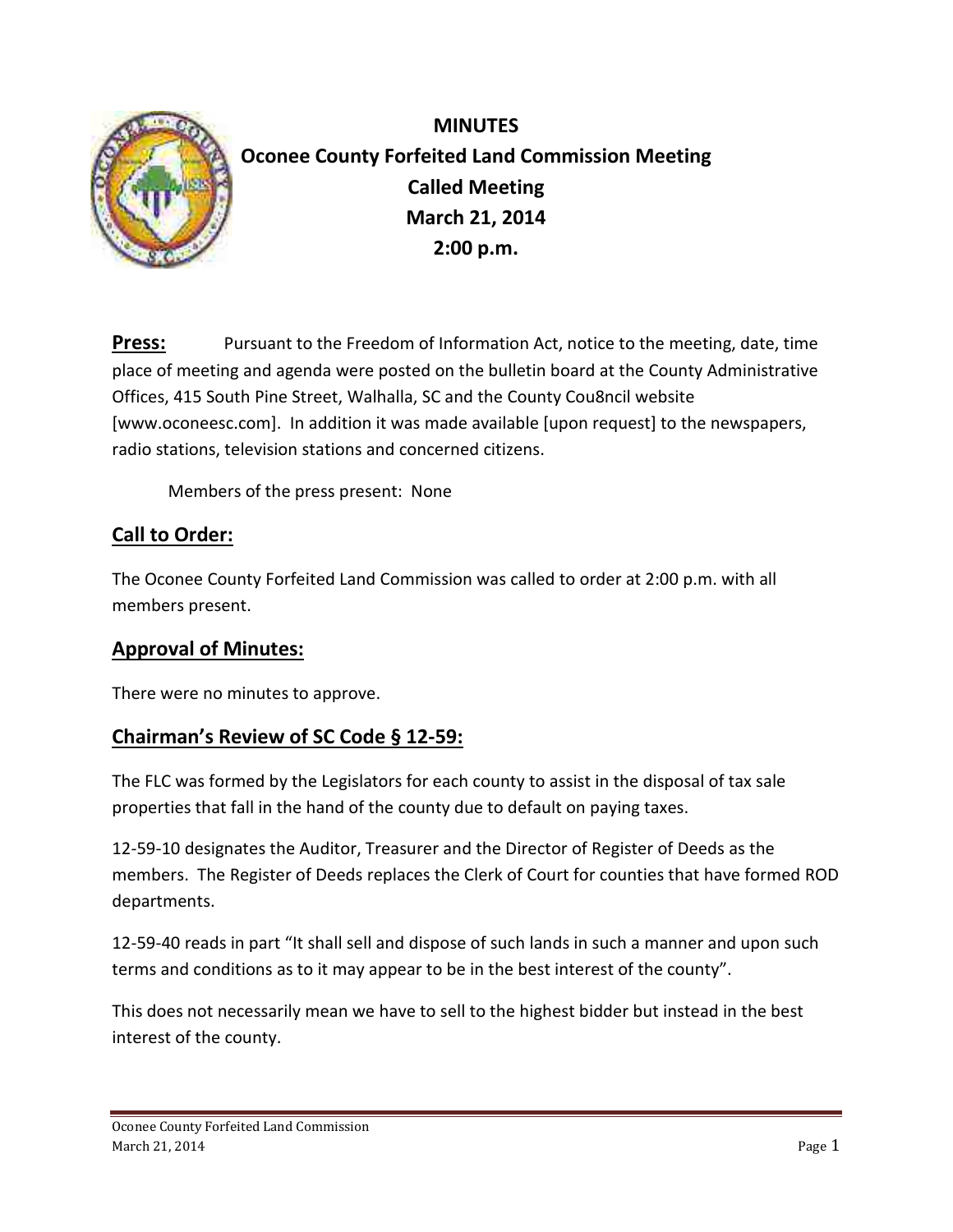The FLC decision is based upon our best efforts to get property back on the tax rolls with people who are concerned about our county at large.

The two lots of 100 parcels being considered today are both in associations where annual dues are charged to owners anywhere from \$420 to \$470 per lot per year. We are charged to attempt to get properties back on the tax roll but protecting our current land owners is important as well.

The FLC has traditionally sold parcels one at a time based upon published prices that include back taxes and costs associated with those properties. Once cash or a certified check is received, we process a deed to the buyer.

Oconee County is somewhat unique as we have two associations with a large number of parcels and we are experiencing abnormally high numbers of default on taxes. Currently there are over 450 properties in the FLC. Simply selling one lot at a time is not in the best interest of the county or the associations so we have offered these two lots of 100 parcels each for outright purchase. This is the primary reason for the meeting today.

### **Discussion Items:**

a. Review, award or reject offers to purchase 100 parcels (Foxwood Hills). Offers to purchase properties were publically advertised with public opening at 2:00 p.m., February 27, 2014 at Oconee County Procurement Office.

Mr. Nowell made a motion to accept Mr. Birdsongs offer of \$10,101.00 with the addition that if Mr. Birdsong withdraws or defaults on payment, the award will be given to Foxwood Hills. Mrs. Davison seconded the motion. The motion passed unanimously.

b. Review, award or reject offers to purchase 100 parcels (Chickasaw Point). Offers to purchase properties were publically advertised with public opening at 2:00 p.m., February 27, 2014 at Oconee County Procurement Office.

Mr. Nowell made a motion to accept Mr. Birdsongs offer of \$20,025.00 with the addition that if Mr. Birdsong withdraws or defaults on payment, the award will be given to Foxwood Hills. Mrs. Davison seconded the motion. The motion passed unanimously.

### **Discuss future offers:**

The Commission discussed continuing to offer to sell lot of 100 parcels in either of these associations in the future.